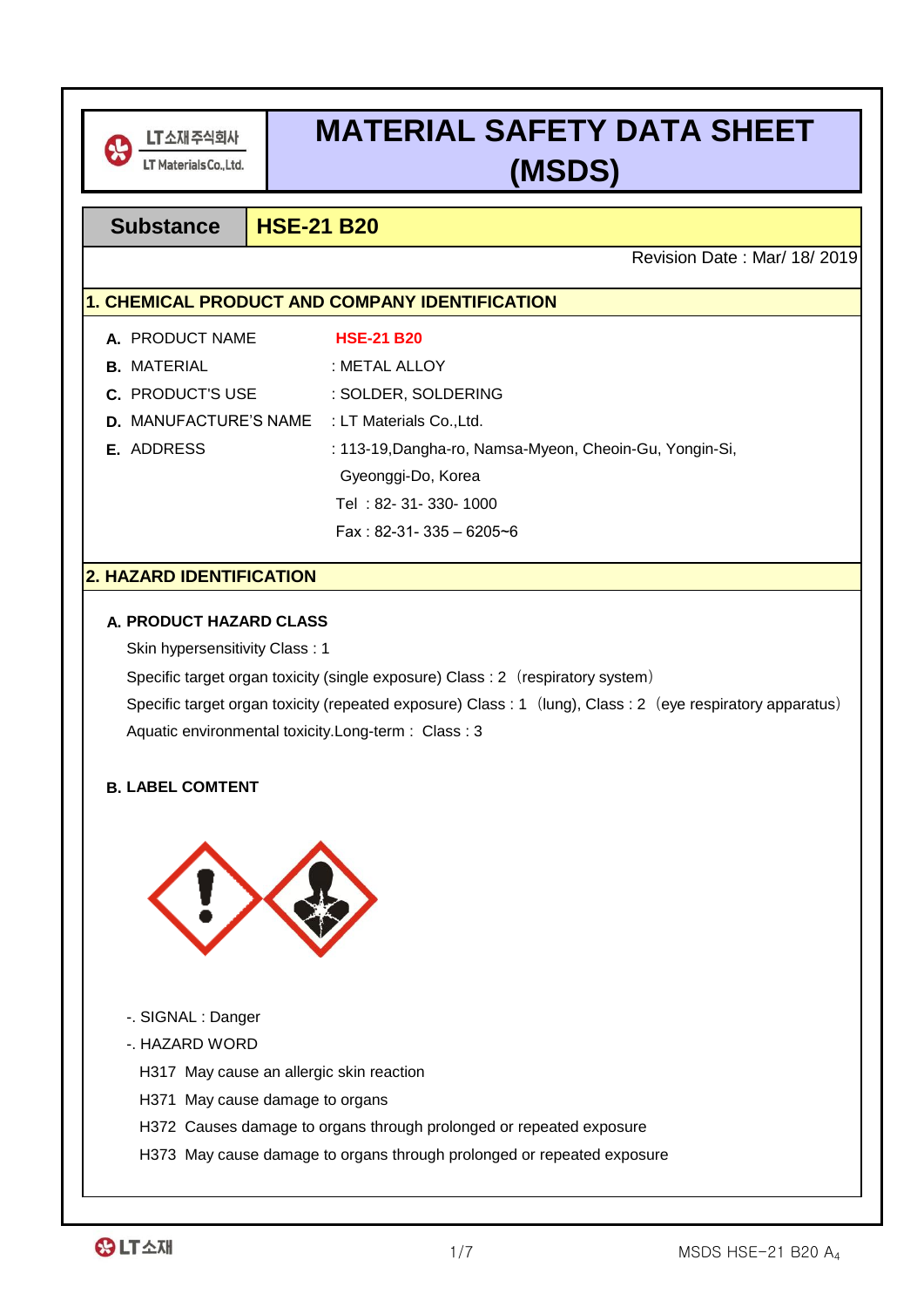-. PREVENTION WORD

□ PREVENTION

P260 Do not breathe dust/fumes/gas/mist/vapours/spray.

P264 Wash … thoroughly after handling.

P270 Do not eat, drink or smoke when using this product.

P272 Contaminated work clothing should not be allowed out of the workplace.

P280 Wear protective gloves/protective clothing/eye protection/face protection. [As modified by IV ATP]

□ CORRESPOND

P302+352 IF ON SKIN: Wash with plenty of water/… [As modified by IV ATP]

P308+311: If exposed or concerned: Call a POISON CENTER/ doctor/… [Added by IV ATP]

P314: Get medical advice/attention if you feel unwell.

P333+313 IF SKIN IRRITATION OR A RASH OCCURS: GET MEDICAL ADVICE/ATTENTION.

P362+364: Take off contaminated clothing and wash it before reuse. [Added by IV ATP]

□ STORAGE

P405 Store locked up.

□ DISPOSAL

P501 Dispose of contents/ container to an approvedlandfill

**C.** OTHER HAZARD

: No information

## **3. COMPOSITION, INFORMATION ON INGREDIENTS**

| Chemical name | Contents      | CAS No.   |
|---------------|---------------|-----------|
| Tin           | REM           | 7440-31-5 |
| Silver        | $2.8 - 3.2\%$ | 7440-22-4 |

#### **4. FIRST AID MEASURES**

**A.** In case of eye contact

Get medical advice and attention if you feel unwell.

**B.** In case of skin contact

Wash with plenty of soap and water.

Get medical advice and attention if you feel unwell.

If skin irritation or rash occurs, get medical advice andattention.

Take off contaminated clothing and wash it beforereuse

**C.** In case of inhalation

Get medical advice and attention if you feel unwell.

**D.** In case of ingestion

Get medical advice and attention if you feel unwell.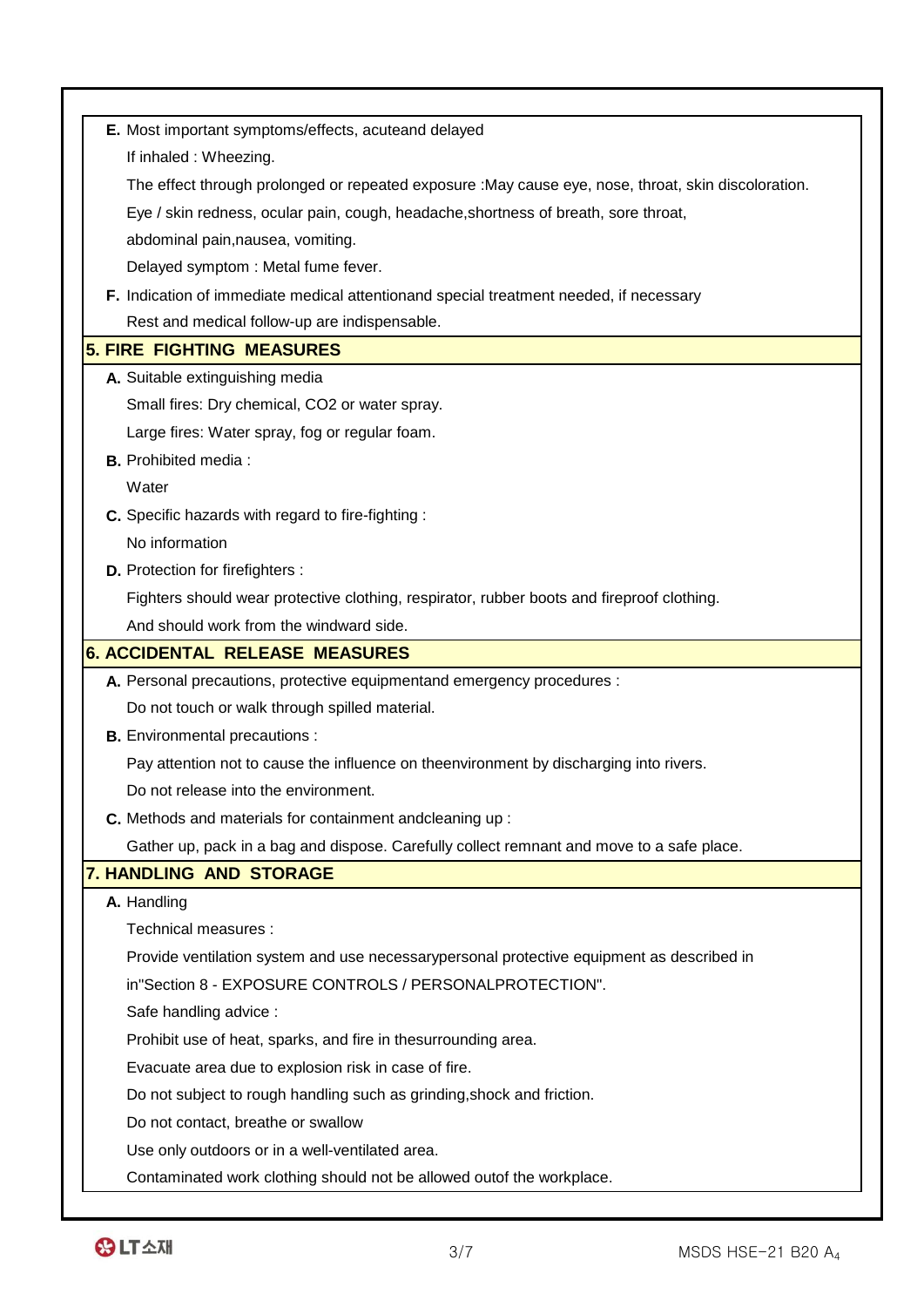|                                                                            | Avoid release to the environment.                                                                     |                                            |                                                                                                            |  |
|----------------------------------------------------------------------------|-------------------------------------------------------------------------------------------------------|--------------------------------------------|------------------------------------------------------------------------------------------------------------|--|
|                                                                            |                                                                                                       |                                            |                                                                                                            |  |
|                                                                            | Hygiene measures :                                                                                    |                                            |                                                                                                            |  |
|                                                                            | Wash hand thoroughly after handling.                                                                  |                                            |                                                                                                            |  |
|                                                                            | Do not eat, drink or smoke when using this product.                                                   |                                            |                                                                                                            |  |
|                                                                            | <b>B.</b> Storage                                                                                     |                                            |                                                                                                            |  |
|                                                                            | Suitable storage conditions :                                                                         |                                            |                                                                                                            |  |
|                                                                            | The storage facility should be designed with fire-proofconstruction and beams should use a            |                                            |                                                                                                            |  |
|                                                                            | non-combustible material.                                                                             |                                            |                                                                                                            |  |
|                                                                            | The storage floor should be protected from waterpenetration, or should have water-proof construction. |                                            |                                                                                                            |  |
|                                                                            |                                                                                                       |                                            | The storage facility should be provided withnecessary lighting, lighting equipment, and ventilatorto store |  |
|                                                                            | and handle dangerous goods.                                                                           |                                            |                                                                                                            |  |
|                                                                            | Keep away from heat, sparks, open flames and hotsurfaces. No smoking.                                 |                                            |                                                                                                            |  |
|                                                                            | Store away from oxidants                                                                              |                                            |                                                                                                            |  |
| Store in a well-ventilated and cool place keepingcontainer tightly closed. |                                                                                                       |                                            |                                                                                                            |  |
| Protect from sunlight.                                                     |                                                                                                       |                                            |                                                                                                            |  |
| Store locked up.                                                           |                                                                                                       |                                            |                                                                                                            |  |
| Refer to "Section 10 - STABILITY ANDREACTIVITY".                           |                                                                                                       |                                            |                                                                                                            |  |
|                                                                            |                                                                                                       | 8. EXPOSURE CONTROLS / PERSONAL PROTECTION |                                                                                                            |  |
|                                                                            | A. Control parameters                                                                                 |                                            |                                                                                                            |  |
|                                                                            | Material name                                                                                         | <b>ACGIH (TLV)</b>                         | OSHA (PEL)                                                                                                 |  |
|                                                                            | Tin                                                                                                   | 2mg/m3                                     | 2mg/m3                                                                                                     |  |
|                                                                            | Silver                                                                                                | $0.1$ mg/m $3$                             | $0.01$ mg/m $3$                                                                                            |  |

**B.** Engineering measures

Workplace storing or handling this product should beequipped with eyewashing station and safety shower. Install ventilation system to keep exposure to airbornecontaminants below the exposure limit if dust and and fume generate in the process handling at elevatedtemperature.

#### **C.** Personal protective equipment

Respiratory protection: If necessary, wear appropriate respiratory protectiveequipment.

Hand protection: Wear appropriate protective gloves.

with side plates, goggletype) Eye protection: Wear appropriate protective glasses (ordinary glassestype, ordinary glasses type

Skin and body protection: Wear suitable protective clothing and face protection.

Specific hygiene measures : Provide eye washing tools and safety shower.

## **9. PHYSICAL AND CHEMICAL PROPERTIES**

#### **A.** Appearance : Solder Bar

- **B.** Color : Grey
- **C.** Odor : Scentless
- **D.** Odor threshold : No data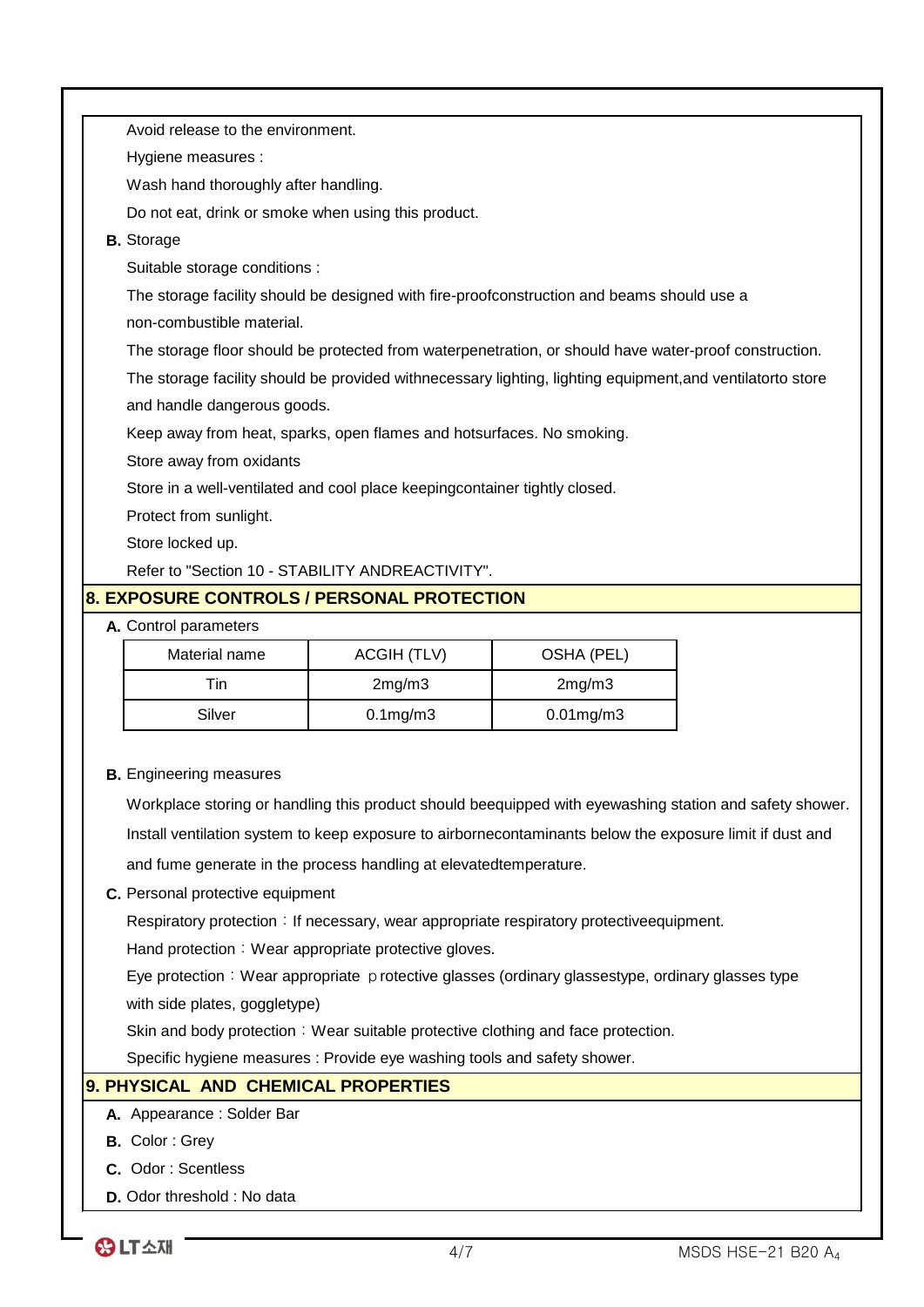|    | $E.$ pH : No data                                                 |                  |                 |  |
|----|-------------------------------------------------------------------|------------------|-----------------|--|
|    | <b>F.</b> Melting point : 227 $\degree$ C                         |                  |                 |  |
|    | G. Boiling point : No data                                        |                  |                 |  |
|    | H. Flash point : No data                                          |                  |                 |  |
| ı. | Flammability(Solid, Gas): No data                                 |                  |                 |  |
| J. | Flammability or explosive limits : No data                        |                  |                 |  |
|    | K. Vapor pressure : No data                                       |                  |                 |  |
|    | L. Vapor density : No data                                        |                  |                 |  |
|    | M. Relative density: No data                                      |                  |                 |  |
|    | N. Specific gravity : 7.4                                         |                  |                 |  |
|    | O. Resolution temperature : No data                               |                  |                 |  |
|    | P. Solubility(ies): Non-pertinence                                |                  |                 |  |
|    | Q. Partition coefficient: n-octanol/water: Non-pertinence         |                  |                 |  |
|    | R. Auto-ignition temperature : Non-pertinence                     |                  |                 |  |
|    | S. Decomposition temperature: Non-pertinence                      |                  |                 |  |
|    | T. Viscosity: Non-pertinence                                      |                  |                 |  |
|    | <b>10. STABILITY AND REACTIVITY</b>                               |                  |                 |  |
|    | A. Stability:                                                     |                  |                 |  |
|    | Stable in the air at the normal temperature.                      |                  |                 |  |
|    | <b>B.</b> Reactions:                                              |                  |                 |  |
|    | May react with strong oxidizing compound, acids and strong bases. |                  |                 |  |
|    | C. Hazardous decomposition products :                             |                  |                 |  |
|    | Non-pertinence                                                    |                  |                 |  |
|    | <b>D.</b> Conditions to avoid :                                   |                  |                 |  |
|    | Non-pertinence                                                    |                  |                 |  |
|    | E. Materials to avoid :                                           |                  |                 |  |
|    | Strong oxidizing compound, acids and strong bases.                |                  |                 |  |
|    | <b>11. TOXICOLOGICAL INFORMATION</b>                              |                  |                 |  |
|    | A. Acute toxicity:                                                |                  |                 |  |
|    | Material name                                                     | Oral LD50        | Skin LD50       |  |
|    | Silver                                                            | >5000 mg/Kg(Rat) | >2000mg/Kg(Rat) |  |
|    | <b>B.</b> Skin corrosive / irritation : No data                   |                  |                 |  |
|    | C. Serious eyes damage / Eyes irritation: No data                 |                  |                 |  |

**D.** Respiratory organs sensitization:

When fume inhales, may cause allergy, edge breath or dyspnea.

- **E.** Skin sensitization: May cause allergy skin reaction.Class 1
- **F.** Original generative cell variation: No data
- **G.** Carcinogenicity: No information
- **H.** Reproduction toxicity: No information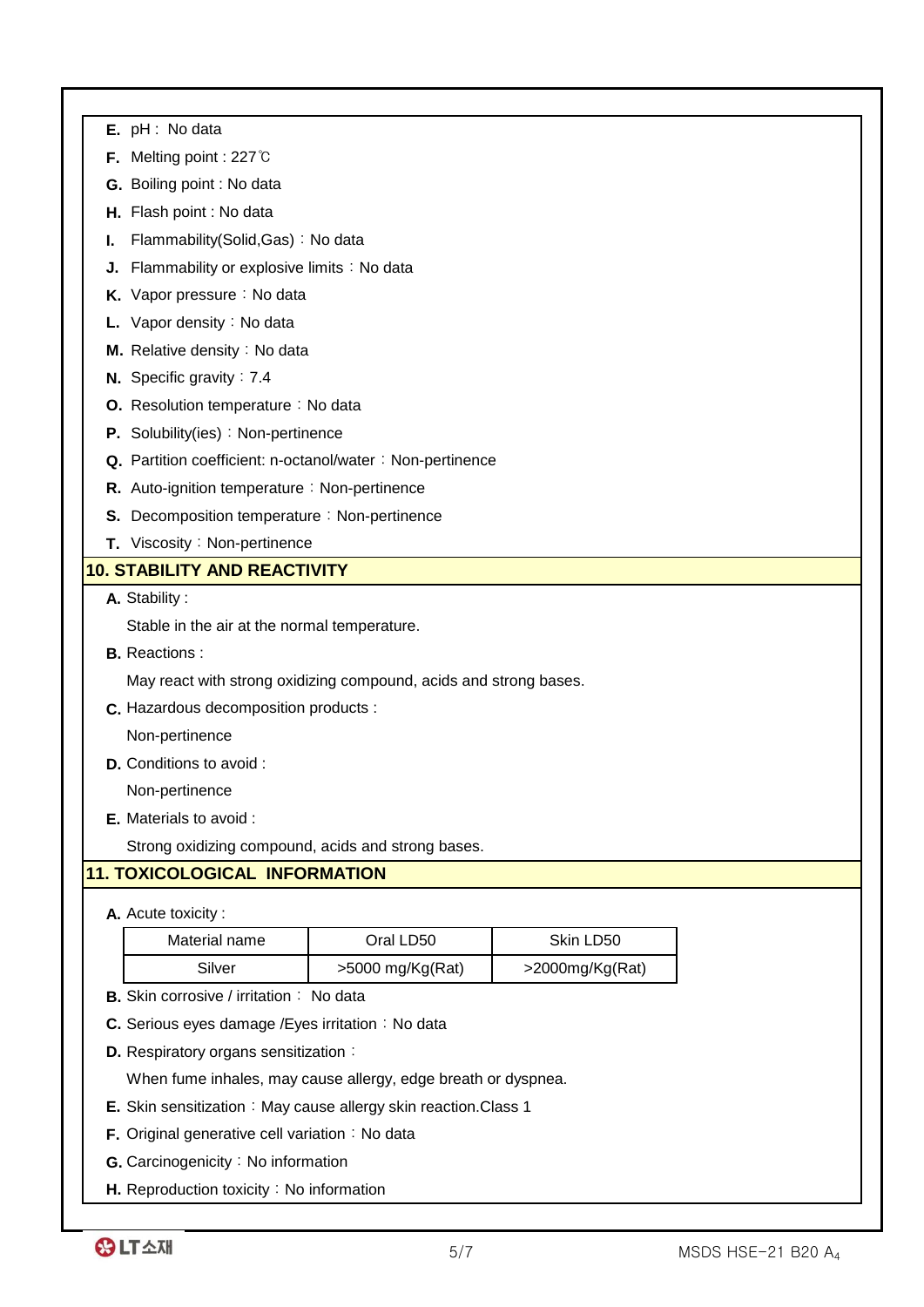| I. Specification target internal organs / Whole toxicity (single revelation):                  |
|------------------------------------------------------------------------------------------------|
| Causes damage to organ (respiratory system)                                                    |
| May cause respiratory irritation                                                               |
| J. Specification target internal organs / wholetoxicity (repeat revelation):                   |
| Causes damage to organ (lung) through prolonged or repeated exposure                           |
| Causes damage to organ (respiratory organs: inhalation) through prolonged or repeated exposure |
| Causes damage to organ (liver) through prolonged or repeated exposure                          |
| K. Absorption respiratory organs toxicity: No data                                             |
| <b>12. ECOLOGICAL INFORMATION</b>                                                              |
| A. Aquatic environmental toxicity acute : No classification                                    |
| <b>B.</b> Aquatic environmental toxicity. Long-term :                                          |
| May cause toxicity in the aquatic life according to a long-term influence Class 3              |
| C. Hazardous property to ozone layer : No classification                                       |
| <b>13. DISPOSAL CONSIDERATIONS</b>                                                             |
| A. Residues                                                                                    |
| Wear adequate protectors. Dispose in accordance with local regulations.                        |
| Consign a qualified industrial waste treatment firm, if there is no own disposal equipment.    |
| <b>B.</b> A pollution container and packing                                                    |
| Wear adequate protectors. Dispose in accordance with local regulations.                        |
| Consign a qualified industrial waste treatment firm, if there is no own disposal equipment.    |
| <b>14. TRANSPORT INFORMATION</b>                                                               |
| A. UN No.: Not applicable                                                                      |
| <b>B.</b> Proper Shipping Name: Not applicable                                                 |
| <b>C.</b> Class: Not applicable                                                                |
| D. Sub Risk: Not applicable                                                                    |
| E. Packing Group: Not applicable                                                               |
| F. International restriction                                                                   |
| RID/ADR information: Not applicable                                                            |
| IMO information: Non-Hazards                                                                   |
| Marine Pollutant: Not applicable                                                               |
| IATA information: Non-Hazards                                                                  |
| <b>G.</b> Domestic restriction                                                                 |
| Rail and road transportation information: Not applicable                                       |
| Marine transportation information: Non-Hazards                                                 |
| Marine Pollutant: Not applicable                                                               |
| Aviation transportation information: Non-Hazards                                               |
| H. Specific precautionary transport measures and conditions                                    |
| Prior to transport, check the containers and loading to prevent leakage or turnover,           |
| fall and damage transport in accordance with regulations.                                      |
|                                                                                                |